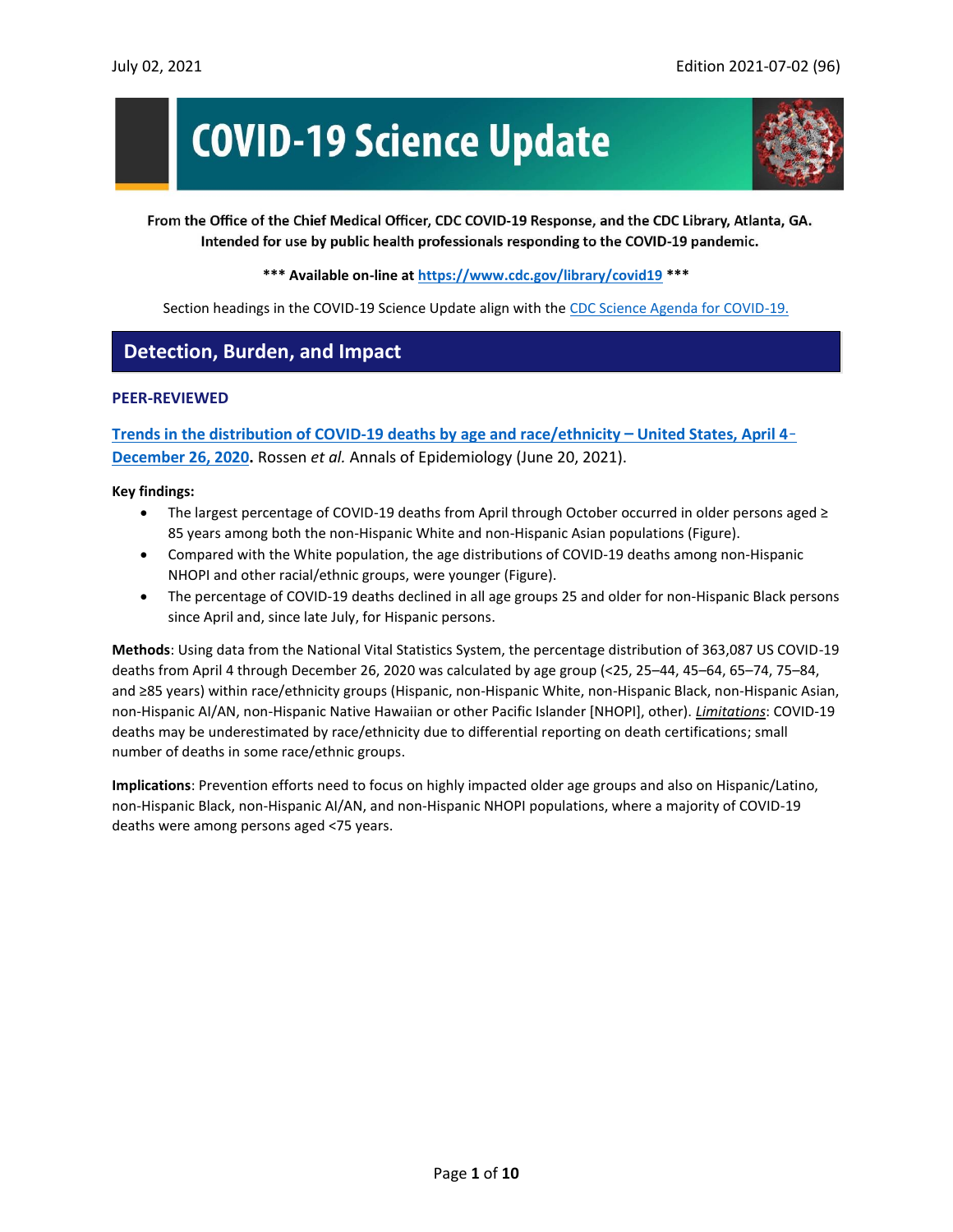#### **Figure:**



*Note*: Adapted from Rossen *et al*. April 4–December 26, 2020 weekly percentage distribution of COVID-19 deaths using a 4 week rolling sum of COVID-19 deaths shown for age groups by race/ethnicity. The right side of each figure shows the age distribution in the population (2019 Census). Abbreviations: NHOPI = Native Hawaiian or other Pacific Islander; AI/AN = American Indian or Alaska Native. Reprinted from Annals of Epidemiology, online June 20, 2021, Rossen *et al.,* Trends in the distribution of COVID-19 deaths by age and race/ethnicity — United States, April 4–December 26, 2020. Copyright 2021, with permission from Elsevier.

### **[Association of the COVID-19 pandemic with estimated life expectancy by race/ethnicity in the United](https://jamanetwork.com/journals/jamanetworkopen/fullarticle/2781320?resultClick=1)  [States, 2020.](https://jamanetwork.com/journals/jamanetworkopen/fullarticle/2781320?resultClick=1)** Andrasfay *et al.* JAMA Network Open (June 24, 2021).

#### **Key findings:**

- Updated life expectancy estimates show that COVID-19 reduced overall US life expectancy from 78.74 to 77.43 years (Figure).
- Compared with the White population (0.94 years), reductions were 3.2 times larger for the Latino population (3.03 years) and 2 times larger for the Black population (1.90 years) (Figure).

**Methods**: Cross-sectional study using 380,868 COVID-19 deaths in 2020 to estimate changes in life expectancy associated with COVID-19 for the total US population, non-Latino White, non-Latino Black, and Latino populations. *Limitations*: COVID-19 deaths may be underestimated by race/ethnicity due to differential reporting on death certificates.

**Implications**: Disproportionate declines in life expectancy among Latino and Black populations may stem from social and economic inequities that are associated with higher exposure to infection, poorer care once infected and thus higher fatality among those infected.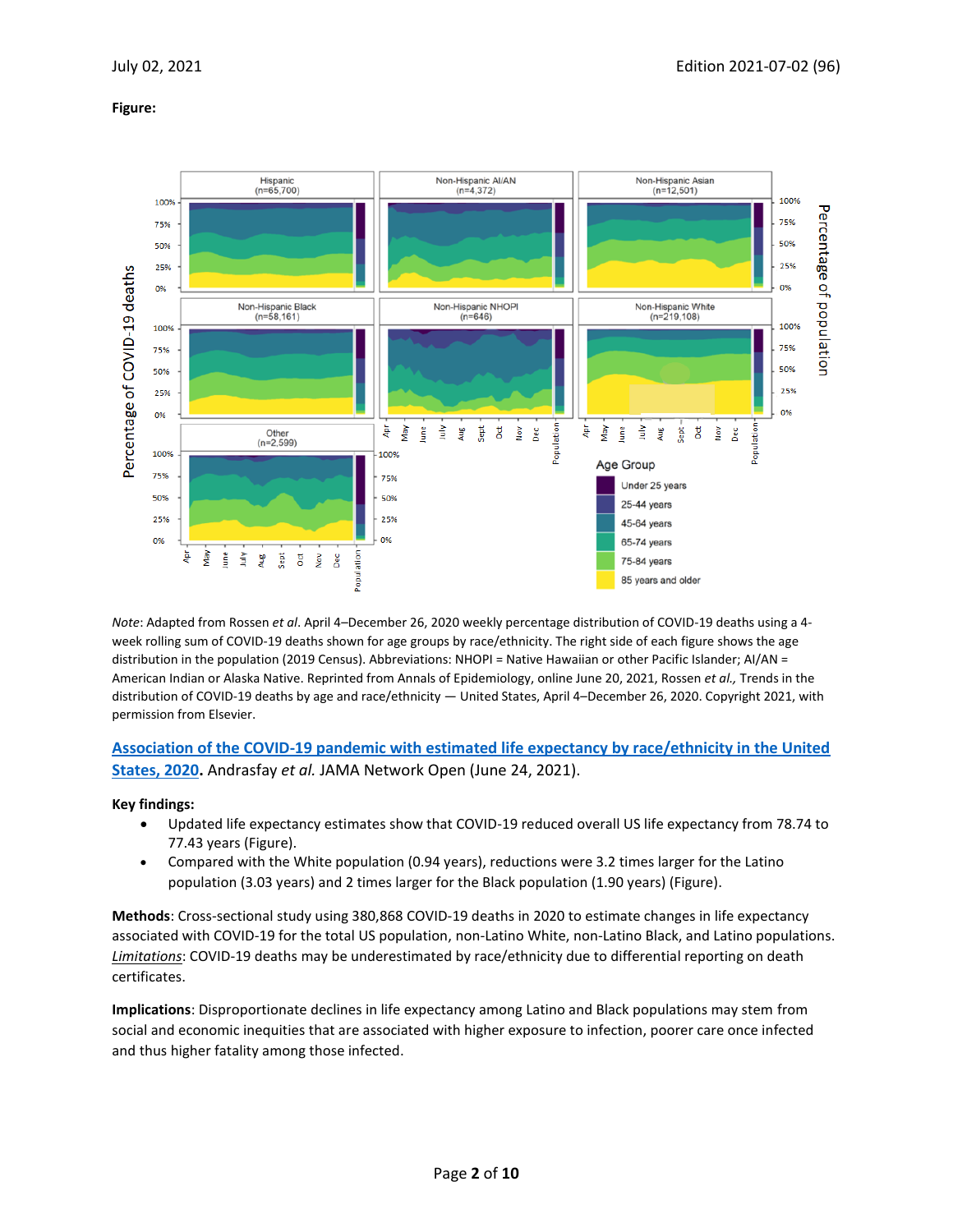#### **Figure:**



*Note*: Adapted from Andrasfay *et al*. Updated estimates of 2020 US life expectancy at birth by race and ethnicity. **Estimates for** 2020 life expectancy were calculated using COVID-19 deaths reported to the National Center for Health Statistics. The absent **COVID-19 scenario** is assumed to be the mortality conditions of 2018. Licensed under CC BY.

## **Natural History of SARS-CoV-2 Infection**

#### **PEER-REVIEWED**

**[Three doses of an mRNA COVID-19 vaccine in solid-organ transplant recipients.](https://www.nejm.org/doi/full/10.1056/NEJMc2108861?query=featured_home)** Kamar *et al.* NEJM (June 23, 2021).

#### **Key findings:**

- Among solid-organ transplant recipients, the prevalence of anti-SARS-CoV-2 antibodies was:
	- $\circ$  0% (95% CI 0 to 4) of 101 patients before the 1<sup>st</sup> dose of BNT162b2 (Pfizer/BioNTech) (Figure).
		- $\circ$  4% (95% CI 1 to 10) of 101 patients before the 2<sup>nd</sup> dose (Figure).
		- o 40% (95% CI 31 to 51) of 99 patients before the 3rd dose (Figure).
		- 68% (95% CI 58 to 77) of 99 patients 4 weeks after the 3<sup>rd</sup> dose (Figure).
- $\bullet$  No serious adverse events were reported after the 3<sup>rd</sup> dose, and no acute rejection episodes occurred.

**Methods:** In an anonymous retrospective study of solid-organ transplant recipients in France, 99 patients received a 3<sup>rd</sup> dose of BNT162b2 vaccine 61±1 days after the 2<sup>nd</sup> dose. Prevalence of anti-SARS-CoV-2 antibodies was assessed before the 3<sup>rd</sup> dose and 1 month afterward. Any adverse events, including rejection episodes, were recorded. *Limitations*: Small sample size, unknown how antibody response correlates with protection from infection.

**Implications:** Immunogenicity to BNT162b2 is reduced among solid-organ transplant patients but increases with additional doses. Transplant recipients and their close contacts should be vaccinated against COVID-19, and transplant recipients should continue to take precautions (masking, distancing, avoiding crowds and poorly ventilated indoor spaces) to protect themselves against COVID-19, even after vaccination.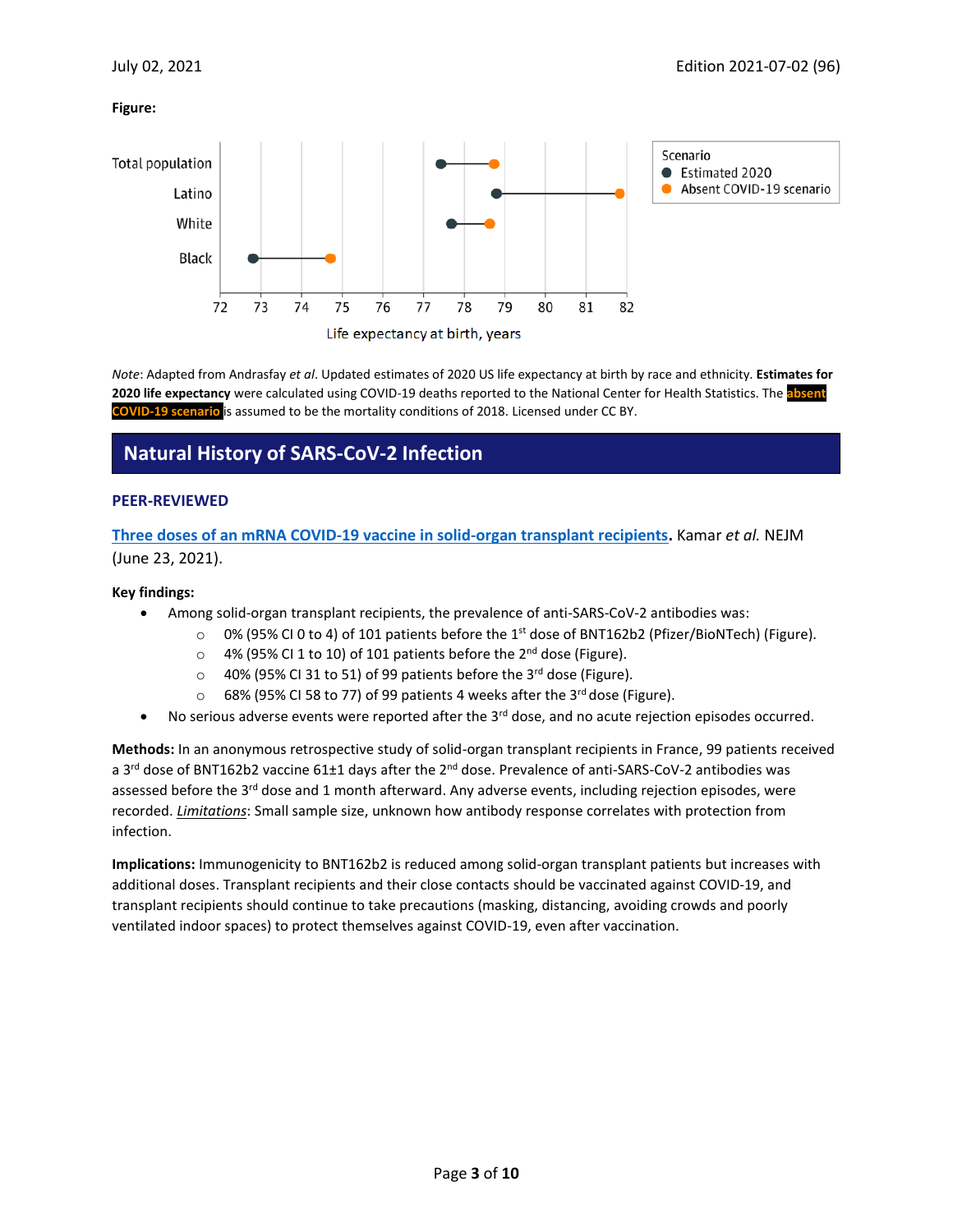**Figure:** 



*Note:* Adapted from Kamar *et al.* Prevalence of anti-SARS-CoV-2 antibodies before and after respective doses of BNT162b2 vaccination. From the New England Journal of Medicine, Kamar *et al*., Three doses of an mRNA COVID-19 vaccine in solid-organ transplant recipients. June 23, 2021, online ahead of print. Copyright © 2021 Massachusetts Medical Society. Reprinted with permission from Massachusetts Medical Society.

## **Prevention, Mitigation and Intervention Strategies**

#### **PEER-REVIEWED**

**[Immunogenicity and reactogenicity of BNT162b2 booster in ChAdOx1-S-primed participants](https://www.thelancet.com/journals/lancet/article/PIIS0140-6736(21)01420-3/fulltext)  [\(CombiVacS\): a multicentre, open-label, randomised, controlled, phase 2 trial.](https://www.thelancet.com/journals/lancet/article/PIIS0140-6736(21)01420-3/fulltext)** Borobia *et al.* The Lancet (June 25, 2021).

#### **Key findings:**

- By day 14 post-heterologous COVID-19 vaccination:
	- o SARS-CoV-2 receptor binding domain antibodies (anti-RBD) titers increased from 71.46 BAU/mL to 7,756.68 BAU/mL.
	- o Trimeric spike protein antibody titers increased from 98.40 BAU/mL to 3,684.87 BAU/mL.
	- $\circ$  Neutralizing antibody capacity was high (NT<sub>50</sub>>1:300 and <1:1,000) or very high (NT<sub>50</sub>>1:1,000).
	- $\circ$  All humoral immune responses were significantly higher than those of the controls (p<0.0001) (Figure).
- No serious adverse events were reported.

**Methods**: Phase 2, open-label, randomized, controlled trial conducted in 5 Spanish hospitals. Adults aged 18–60 years who received a prime ChAdOx1 (AstraZeneca/Oxford) dose 8–12 weeks prior to enrollment were randomly assigned (2:1) to receive either a single dose of BNT162b2 (Pfizer/BioNTech, n = 441) or no vaccine (control group, n = 222). Immune response and antibody neutralization capacity (n = 198) were determined up to 14 days after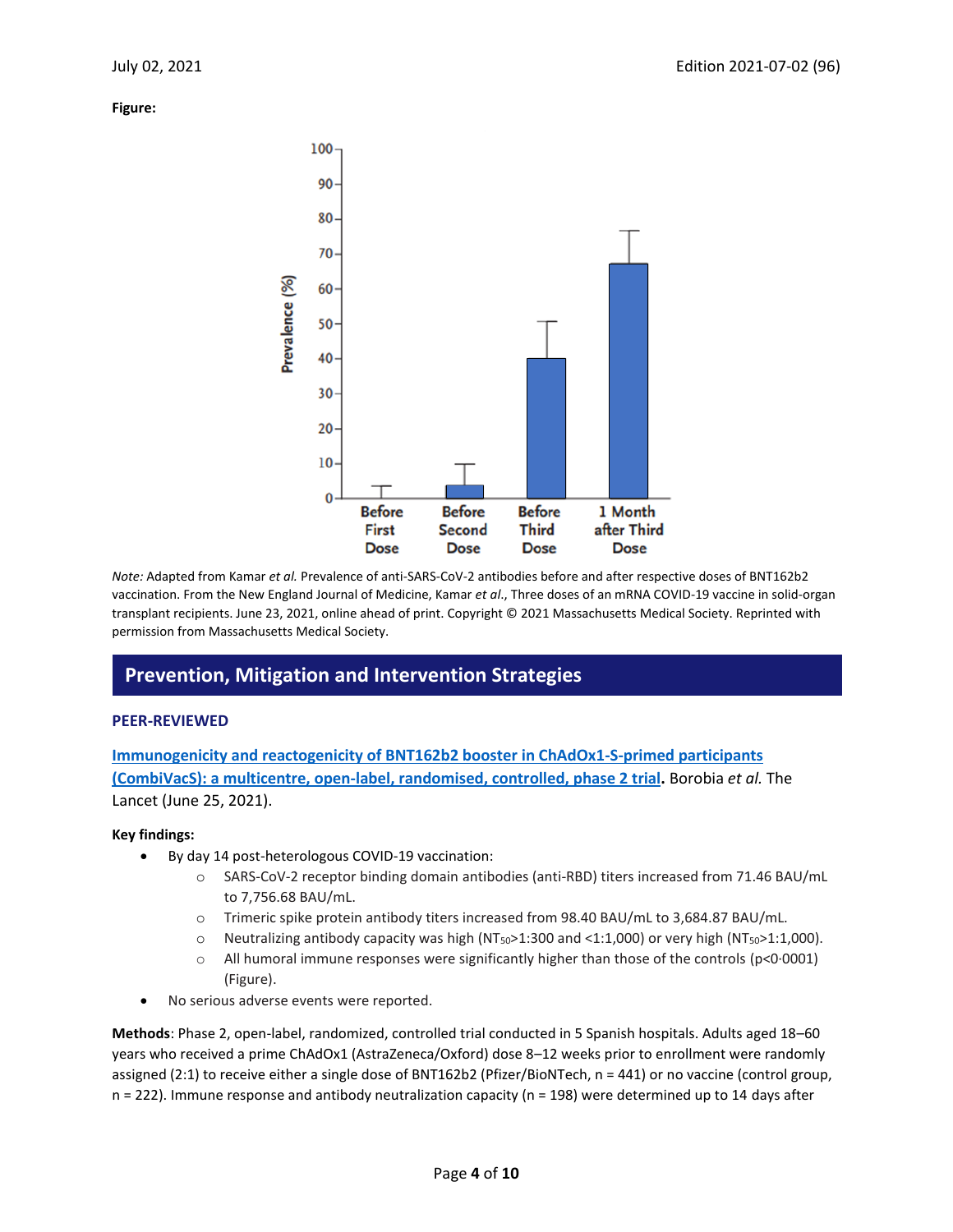BNT162b2 dose. 7-day reactogenicity was also determined. *Limitations*: No control group completing the homologous ChAdOx1 regimen.

Implications: The use of an mRNA vaccine as a 2<sup>nd</sup> dose in a heterologous scheme may increase the immune response obtained after an initial dose of ChAdOx1, without serious adverse events.

#### **Figure:**



*Note*: Adapted from Borobia *et al*. Receptor-binding domain (anti-spike protein) antibody titers among the **intervention group** and **control group** on days 0, 7, and 14. Horizontal lines in boxes represent medians; open circles represent outliers; \*p<0.0001. Reprinted from The Lancet, online June 25, 2021, Borobia *et al*., Immunogenicity and reactogenicity of BNT162b2 booster in ChAdOx1-S-primed participants (CombiVacS): A multicentre, open-label, randomised, controlled, phase 2 trial. Copyright 2021, with permission from Elsevier.

#### **PREPRINTS (NOT PEER-REVIEWED)**

**[Comparative immunogenicity of BNT162b2 mRNA vaccine with natural COVID-19 infection.](https://www.medrxiv.org/content/10.1101/2021.06.15.21258669v1)** Psichogiou *et al.* medRxiv (June 21, 2021). **[Published in Vaccines as Comparative immunogenicity of BNT162b2](https://doi.org/10.3390/vaccines9091017)  [mRNA vaccine with natural SARS-CoV-2 infection \(September 13, 2021\).](https://doi.org/10.3390/vaccines9091017)**

**Key findings:**

- Compared to vaccinated healthcare workers (HCW), antibody levels to the SARS-CoV-2 receptor binding domain (anti-RBD) were lower among unvaccinated individuals with natural infection.
	- o Among vaccinated HCWs, median anti-RBD levels were 15,877 AU/mL overall.
	- $\circ$  Among individuals with natural infection, antibody levels increased with increasing disease severity, with median anti-RBD levels of 9 AU/mL (asymptomatic), 1,634 (mild), 6,082 (moderate), 6,638 (severe), and 11,975 (critical) (Figure).

**Methods**: In a study in Greece, humoral immune responses were determined in 871 healthcare workers vaccinated with 2 doses of BNT162b2 and compared with those of 181 persons naturally infected with SARS-CoV-2. Immune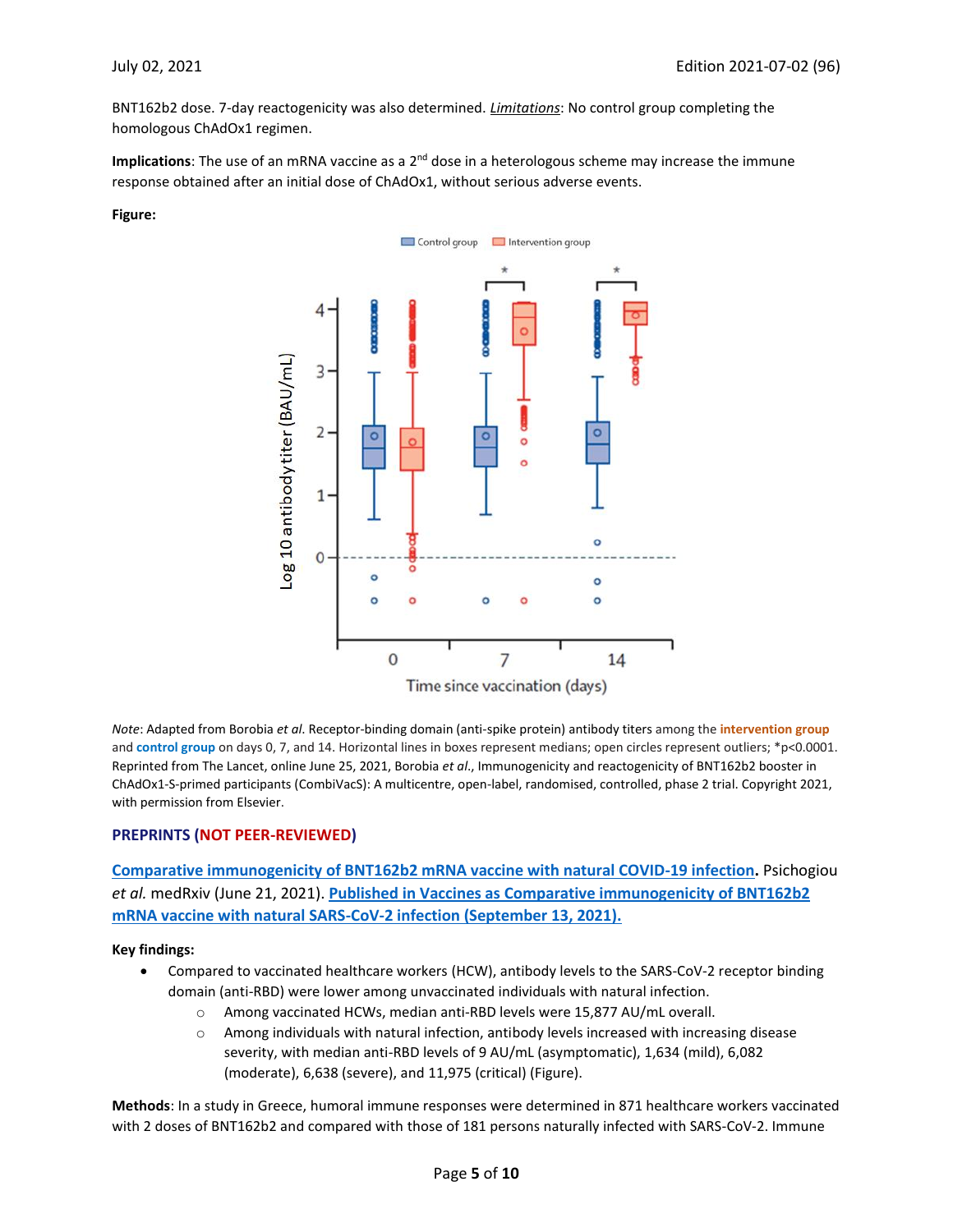response was determined 1–2 weeks after complete vaccination or 15–59 days post-symptom onset in persons with COVID-19. *Limitations*: Cellular immune responses were not evaluated.

**Implications**: Vaccination with 2 doses of BNT162b2 induces humoral immune responses similar to those of patients critically ill with COVID-19 and greater than those of patients with less severe illness or who are asymptomatic.



#### **Figure:**

*Note*: Adapted from Psichogiou *et al*. Logarithmic scale of median concentrations of anti-SARS-CoV-2 RBD (AU/ml) among **vaccinated healthcare workers** 7–15 days after the 2nd dose of BNT162b2 and among individuals with **natural infection**. Permission request in process.

## **In Brief**

#### **Detection, Burden, and Impact**

- Saatci *et al*. **[Association between race and COVID-19 outcomes among 2.6 million children in England](https://jamanetwork.com/journals/jamapediatrics/fullarticle/2780966?resultClick=1)**. JAMA Pediatrics (June 21, 2021). Among 26,322 children testing positive for SARS-CoV-2 between January 24 and November 30, 2020, 343 were admitted to hospital and 73 required intensive care. Compared with White children, Asian children were more likely to be admitted to hospital (aOR, 1.62; 95% CI 1.12-2.36) and intensive care (aOR, 2.11; 95% CI 1.07-4.14). Black children (aOR, 2.31; 95% CI 1.08-4.94) and mixed/other race children (aOR, 2.14; 95% CI 1.25-3.65) had longer hospital stays (≥36 h). An **[editorial](https://jamanetwork.com/journals/jamapediatrics/fullarticle/2780971?resultClick=1)** emphasized that race likely impacts health through racism and race-associated experiences, opportunities, and access.
- Lepak *et al*. **[Association of changes in seasonal respiratory virus activity and ambulatory antibiotic](https://jamanetwork.com/journals/jamainternalmedicine/fullarticle/2781312?resultClick=1)  [prescriptions with the COVID-19 pandemic](https://jamanetwork.com/journals/jamainternalmedicine/fullarticle/2781312?resultClick=1)**. JAMA Internal Medicine (June 21, 2021). Based on data from the Wisconsin Health System during the pre-COVID-19 period and the COVID-19 period, monthly antibiotic prescriptions for respiratory tract infections fell 79% from 10.5 to 2.2 prescriptions per 1,000 patient encounters.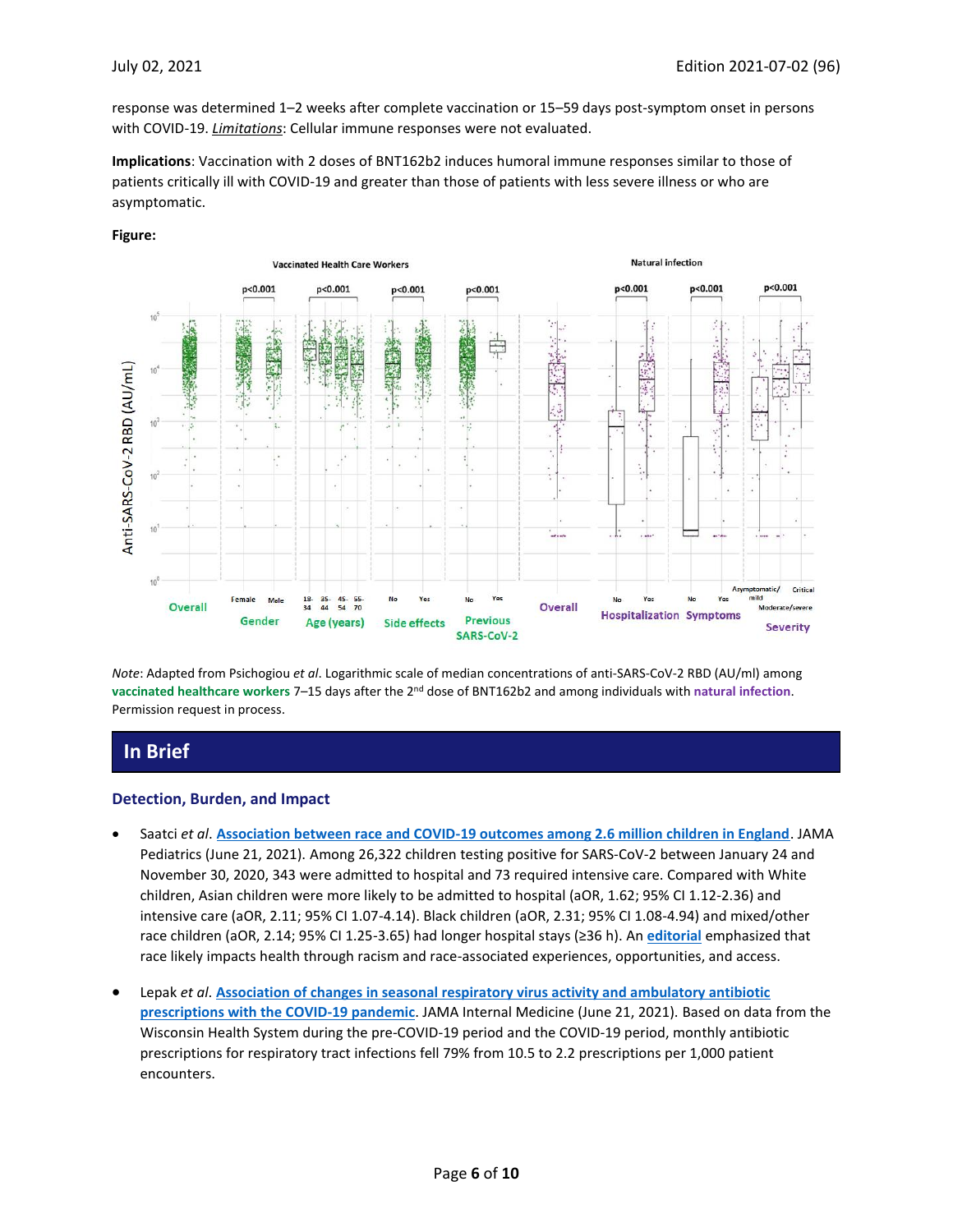

*Note*: Adapted from Lepak *et al*. Antibiotic prescriptions normalized by number of patient encounters. Ambulatory antibiotic prescribing rates for **all indications, non-respiratory tract infection (RTI) indications** (e.g. urinary tract infection), and **RTI indications**. Circles are pre-pandemic period, and triangles and blue background are COVID-19 pandemic period. The dotted line denotes the onset of the COVID-19 pandemic. Reproduced with permission from JAMA Internal Medicine, 2021. Published online June 21, 2021. https://doi.org/10.1001/jamainternmed.2021.2621. Copyright© 2021 American Medical Association. All rights reserved.

#### **Transmission of SARS-CoV-2**

• Yang *et al*. **[The differential importation risks of COVID-19 from inbound travelers and the feasibility of](https://www.thelancet.com/journals/lanwpc/article/PIIS2666-6065(21)00093-6/fulltext)  [targeted travel controls: A case study in Hong Kong](https://www.thelancet.com/journals/lanwpc/article/PIIS2666-6065(21)00093-6/fulltext)**. The Lancet Regional Health – Western Pacific (June 20, 2021). Based on data from passengers arriving in Hong Kong from 8 locations between April 1 and July 31, 2020, the Philippines, with strict quarantine and testing controls, was predicted to have the greatest importation risk (95.8% of ≥1 infectious traveler, 95% CrI 94.8-96.6%), higher than from low prevalence locations and fewer controls (e.g. Taiwan, 23.4%, 95% CrI 21.6-25.3%).



*Note:* Adapted from Yang *et al*. Predicted number of infected travelers. Controls: **NoQ** (immediate release), **Q7** (release after 7-day quarantine without secondary test), **Q7/T5** (release after 7-day quarantine with negative test on day 5), **Q14** (release after 14-day quarantine without secondary test), **Q14/T12\*** (release after 14-day quarantine with negative test on day 12), **Q21** (release after 21-day quarantine without secondary test), and **Q21/T12/T19** (release after 21-day quarantine with 2 negative tests on days 12 and 19). Median: thick horizontal bars; interquartile: shaded rectangles; 95% quantiles: solid vertical lines of 2,000 simulations. \*Q14/T12 was the regime in force in Hong Kong during study period. **Countries with high prevalence**; **countries with low prevalence**. Licensed under CC-BY-NC-ND.

• Whaley *et al*. **[Assessing the association between social gatherings and COVID-19 risk using birthdays](https://jamanetwork.com/journals/jamainternalmedicine/fullarticle/2781306?resultClick=1)**. JAMA Internal Medicine (June 21, 2021). Among 2.9 million US households, COVID-19 diagnoses among households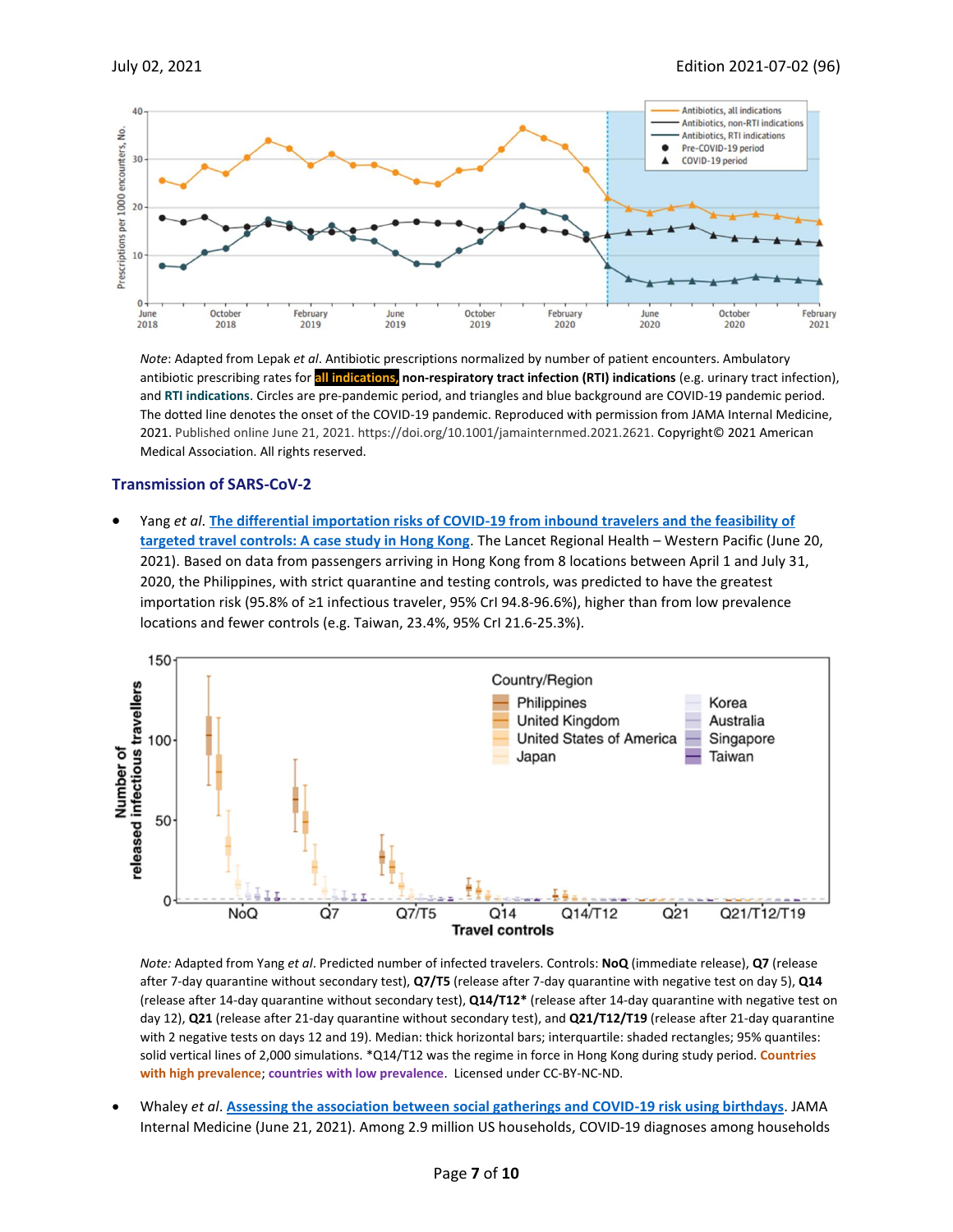in counties in the 10<sup>th</sup> decile of COVID-19 prevalence were 15.8 per 10,000 persons (95% CI 11.7-19.9) higher than among households in counties in the 1<sup>st</sup> and 2<sup>nd</sup> deciles after a child birthday, compared with 5.8 per 10,000 persons (95% CI 3.7-7.9) higher after an adult birthday.



Change in COVID-19 infections per 10,000 in households with vs. without a child's or adult's birthday, number

*Note*: Adapted from Whaley *et al*. Adjusted difference in COVID-19 rates per 10,000 individuals between households in which at least 1 child vs. adult member had a birthday in a given week compared with households in which no member had a birthday, January 1–November 8, 2020. Households in counties in the 1<sup>st</sup> and 2<sup>nd</sup> decile of COVID-19 prevalence were the reference. Deciles were calculated based on COVID-19 prevalence for each county-week in 2020. Error bars indicate 95% CIs. Reproduced with permission from JAMA Internal Medicine, 2021. Published online June 21, 2021. https://doi.org/10.1001/jamainternmed.2021.2915. Copyright© 2021 American Medical Association. All rights reserved.

• Karan *et al*. **[The risk of SARS-CoV-2 transmission from patients with undiagnosed COVID-19 to roommates in](https://academic.oup.com/cid/advance-article/doi/10.1093/cid/ciab564/6305137)  [a large academic medical center](https://academic.oup.com/cid/advance-article/doi/10.1093/cid/ciab564/6305137)**. Clinical Infectious Diseases (June 18, 2021). Among 11,290 patients admitted to shared rooms in a Massachusetts hospital between September 2020 and April 2021, 25 tested positive at a median of 3 days after admission. 39% of 31 exposed roommates tested positive within 14 days.

#### **Natural History of SARS-CoV-2 Infection**

• Mlcochova *et al*. **[SARS-CoV-2 B.1.617.2 Delta variant emergence and vaccine breakthrough](https://www.researchsquare.com/article/rs-637724/v1)**. Research Square (Preprint; June 22, 2021). **[Published in Nature as SARS-CoV-2 B.1.617.2 Delta variant replication and immune](https://www.nature.com/articles/s41586-021-03944-y)  [evasion \(September 6, 2021\).](https://www.nature.com/articles/s41586-021-03944-y)** Vaccine breakthrough infections in a cohort of healthcare workers at 3 centers in India were predominantly B.1.617.2 (Delta) (98/133). Compared to wild-type (WT Wuhan-1), B.1.617.2 showed an approximate 8-fold reduction in vaccine-elicited antibody production. Serum neutralizing titers were lower in participants vaccinated with ChAdOx-1 (Oxford/AstraZeneca) compared to BNT162b2 (Pfizer/BioNTech) (GMT 654 vs. 3372, p = .0006).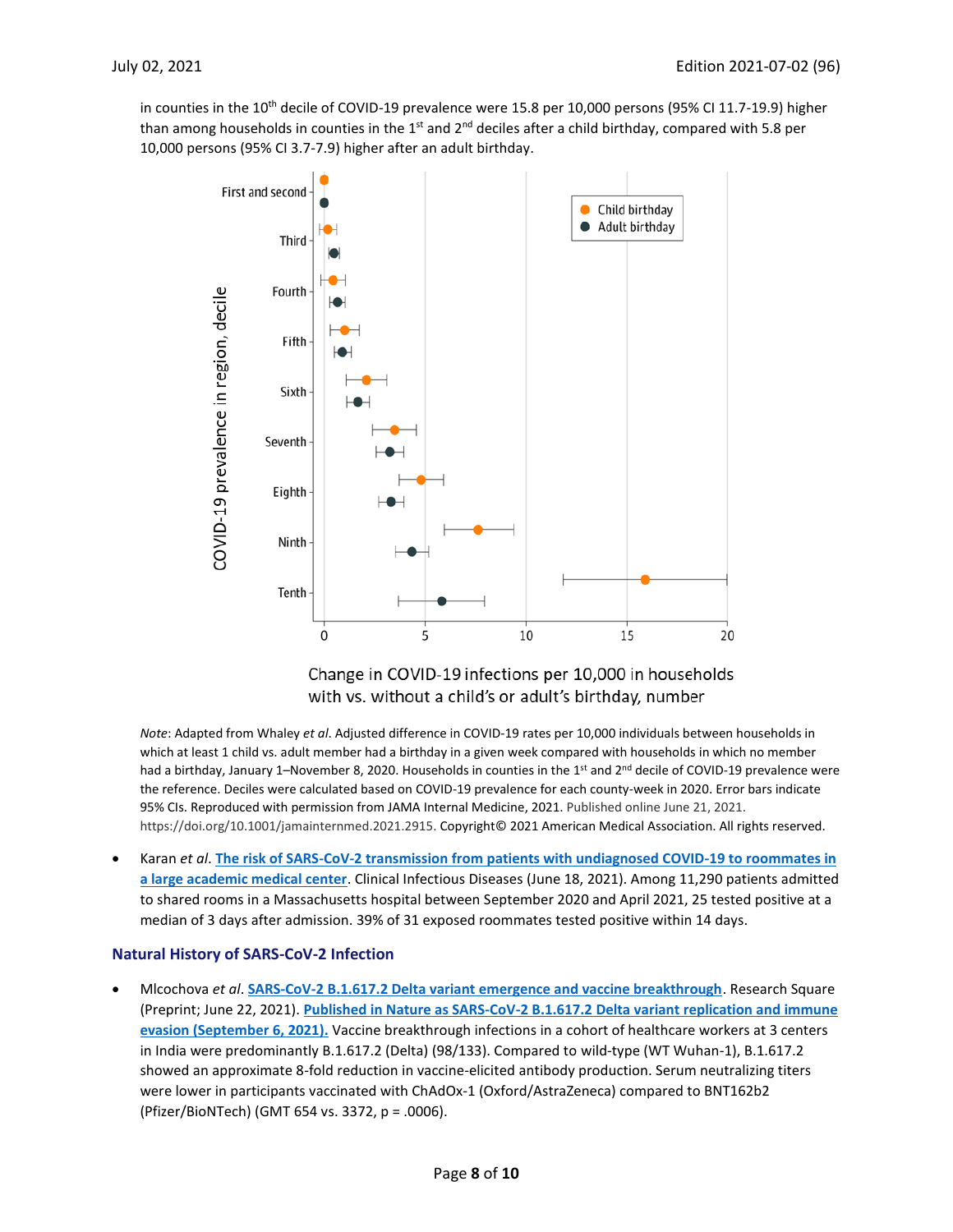

*Note*: Adapted from Mlcochova *et al*. Neutralization of **B.1.617.2** variant by sera from vaccinated individuals (n=33 ChAdOx-1 or n = 32 BNT12b2) in comparison to **B.1.1.7 (Alpha)** variant and **Wuhan-1 (D614G) wild type**. \*\*p<0.01; \*\*\*\*p<0.0001; ns = not significant. Licensed under CC BY 4.0.

#### **Prevention, Mitigation, and Intervention Strategies**

- Braun-Moscovici *et al*. **[Disease activity and humoral response in patients with inflammatory rheumatic](https://ard.bmj.com/content/early/2021/06/17/annrheumdis-2021-220503.citation-tools)  [diseases after two doses of the Pfizer mRNA vaccine against SARS-CoV-2](https://ard.bmj.com/content/early/2021/06/17/annrheumdis-2021-220503.citation-tools)**. Annals of Rheumatic Diseases (June 18, 2021). After 2 doses of BNT162b2 (Pfizer/BioNTech), 86% of 264 patients with inflammatory rheumatic diseases mounted significant humoral response of neutralizing IgG antibodies (median 3,058 AU/mL, range 58–40,000). Only minor side effects were reported. The type of immunomodulatory treatment influenced the humoral response.
- Mazzola *et al*. **[Poor antibody response after two doses of SARS-CoV-2 vaccine in transplant recipients](https://academic.oup.com/cid/advance-article/doi/10.1093/cid/ciab580/6309017?searchresult=1)**. Clinical Infectious Diseases (June 24, 2021). Compared to 100% of a group of healthy controls (n = 25), only 28.6% of 133 solid-organ transplant recipients without previous COVID-19 infection were seropositive 28 days after the 2<sup>nd</sup> dose of BNT162b2 (Pfizer/BioNTech). Seroconversion was 37.5%, 16.6%, and 34.8% in liver, kidney, and heart recipients, respectively. Fewer than 2 years between transplantation and 1<sup>st</sup> vaccine was associated with negative serologic response (aOR, 2.87; 95% CI (1.06-7.75)).
- Ginther *et al*. **[Association of mask mandates and COVID-19 case rates, hospitalizations, and deaths in](https://jamanetwork.com/journals/jamanetworkopen/fullarticle/2781283?resultClick=1)  [Kansas](https://jamanetwork.com/journals/jamanetworkopen/fullarticle/2781283?resultClick=1)**. JAMA Network Open (June 23, 2021). By mid-October 2020, counties that adopted the July mask mandate (n = 15) in Kansas experienced significantly lower rates of COVID-19 cases, hospitalizations, and deaths compared with those that did not (n = 68). Through December 4, cases were 20.33 (95% CI -26.54 to - 14.12) per day lower in mask counties. Similar patterns were seen for hospitalizations and deaths.